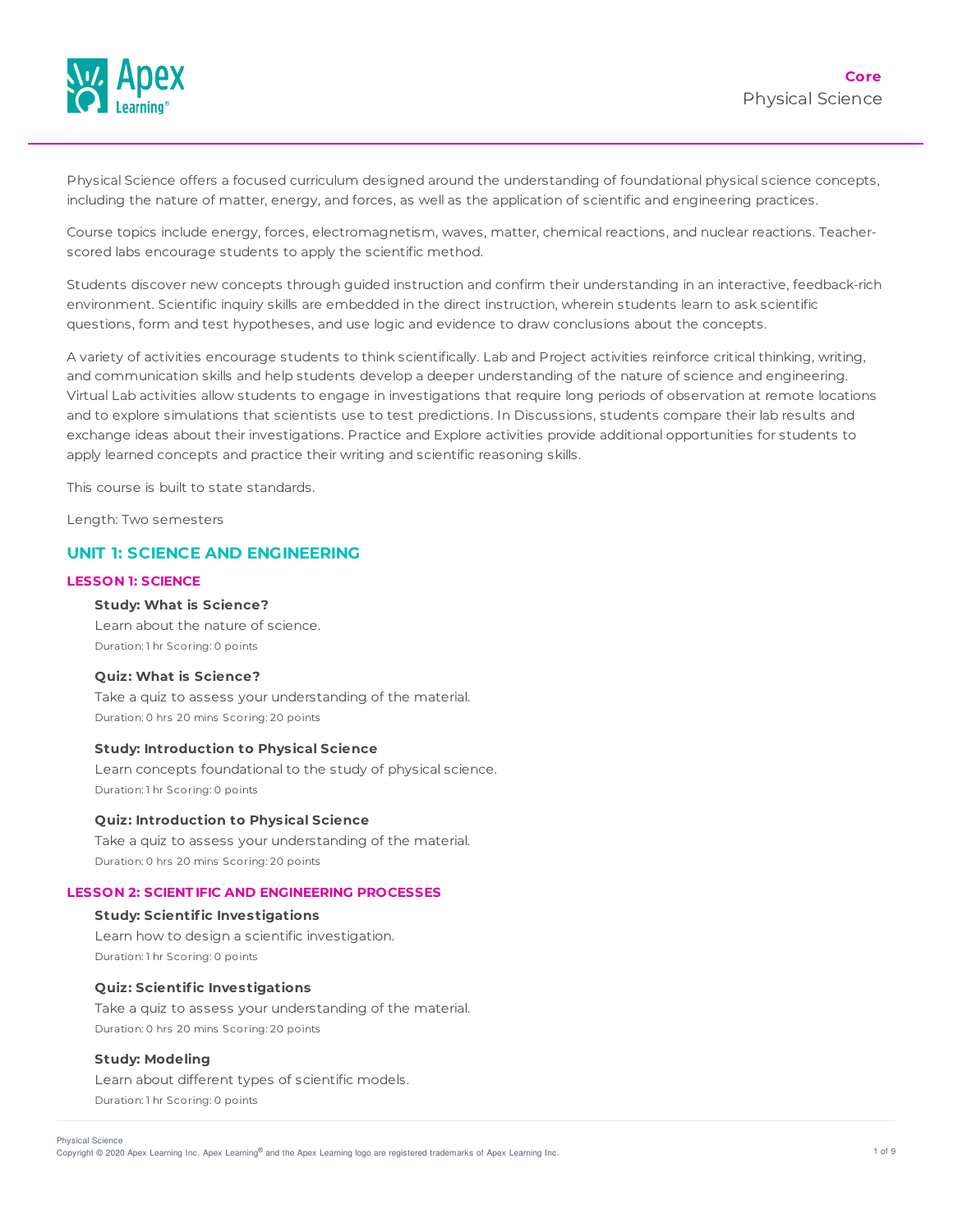## **Quiz: Modeling**

Take a quiz to assess your understanding of the material. Duration: 0 hrs 20 mins Scoring: 20 points

#### **Study: Engineering**

Learn what engineering is and about engineering design practices. Duration: 1 hr Scoring: 0 points

## **Quiz: Engineering**

Take a quiz to assess your understanding of the material. Duration: 0 hrs 20 mins Scoring: 20 points

# **LESSON 3: WRAP-UP: SCIENCE AND ENGINEERING**

# **Review: Science and Engineering**

Review what you have learned in this unit. Duration: 0 hrs 30 mins Scoring: 0 points

# **T est (CS): Science and Engineering**

Take a computer-scored test to assess what you have learned in this unit. Duration: 0 hrs 30 mins Scoring: 50 points

# **UNIT 2: ENERGY**

# **LESSON 1: WHAT IS ENERGY?**

**Study: T ypes of Energy** Learn about different types of energy.

Duration: 1 hr Scoring: 0 points

#### **Quiz: T ypes of Energy**

Take a quiz to assess your understanding of the material. Duration: 0 hrs 20 mins Scoring: 20 points

## **Study: Conservation of Energy**

Learn about the law of conservation of energy. Duration: 1 hr Scoring: 0 points

# **Quiz: Conservation of Energy**

Take a quiz to assess your understanding of the material. Duration: 0 hrs 20 mins Scoring: 20 points

## **Practice: Conservation of Energy**

Answer open-response questions to assess your understanding of the material. Duration: 0 hrs 40 mins Scoring: 25 points

# **Project: Energy Conversions**

Design, build, and refine an energy-conversion device. Duration: 4 hrs Scoring: 50 points

## **LESSON 2: T HERMAL ENERGY**

# **Study: T hermal Energy and Matter** Learn how thermal energy is transferred.

Duration: 1 hr Scoring: 0 points

#### **Quiz: T hermal Energy and Matter**

Take a quiz to assess your understanding of the material. Duration: 0 hrs 20 mins Scoring: 20 points

# **Lab: T ransfer of T hermal Energy**

Conduct a scientific investigation to explore the transfer of thermal energy.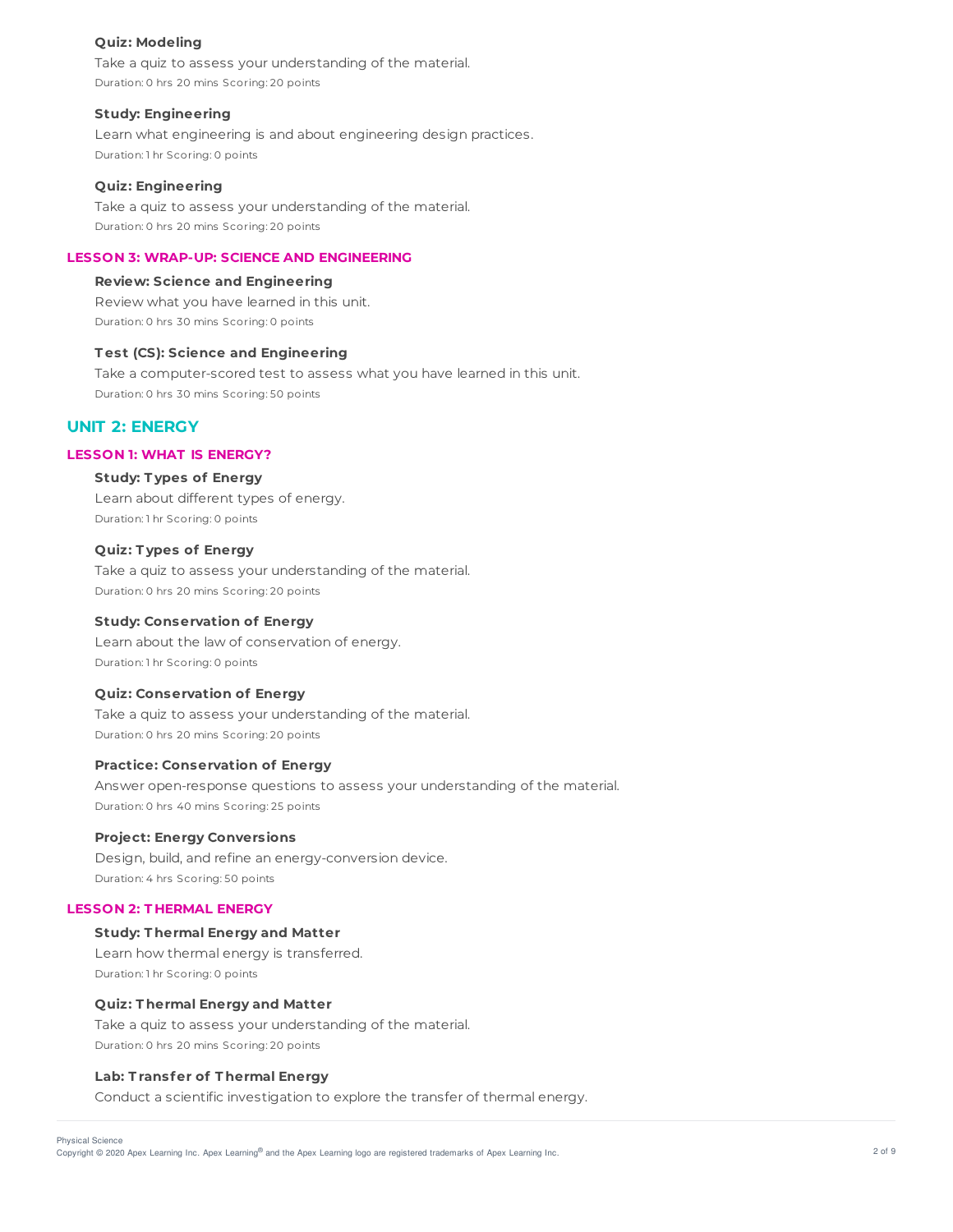#### **Quiz: T ransfer of T hermal Energy**

Take a quiz to assess your understanding of the material. Duration: 0 hrs 25 mins Scoring: 40 points

# **Discuss: T ransfer of T hermal Energy**

Analyze data by using data tables, calculating the range and average of a set of measurements, and identifying sources of error. Evaluate lab procedures and results in a discussion with your peers. Duration: 0 hrs 20 mins Scoring: 15 points

## **LESSON 3: DOING SCIENCE: ENERGY**

#### **Project: Modeling the Energy of a System**

Model the energy of a system. Duration: 4 hrs Scoring: 50 points

#### **LESSON 4: WRAP-UP: ENERGY**

#### **Review: Energy**

Review what you have learned in this unit. Duration: 0 hrs 30 mins Scoring: 0 points

## **T est (CS): Energy**

Take a computer-scored test to assess what you have learned in this unit. Duration: 0 hrs 30 mins Scoring: 40 points

# **UNIT 3: FORCES**

#### **LESSON 1: FORCE AND MOT ION**

### **Study: Newton's Laws of Motion**

Learn about Newton's laws of motion. Duration: 1 hr Scoring: 0 points

#### **Quiz: Newton's Laws of Motion**

Take a quiz to assess your understanding of the material. Duration: 0 hrs 20 mins Scoring: 20 points

## **Study: Noncontact Forces**

Learn about noncontact forces, also known as the fundamental forces. Duration: 1 hr Scoring: 0 points

#### **Quiz: Noncontact Forces**

Take a quiz to assess your understanding of the material. Duration: 0 hrs 20 mins Scoring: 20 points

#### **Project: Electric Fields**

Develop a model of two objects interacting through electric fields. Duration: 4 hrs Scoring: 50 points

## **LESSON 2: MOMENT UM AND COLLISIONS**

**Study: Momentum** Learn about momentum. Duration: 1 hr Scoring: 0 points

#### **Quiz: Momentum**

Take a quiz to assess your understanding of the material. Duration: 0 hrs 20 mins Scoring: 20 points

# **Project: Collisions**

Design a device that minimizes the forces transferred during a collision.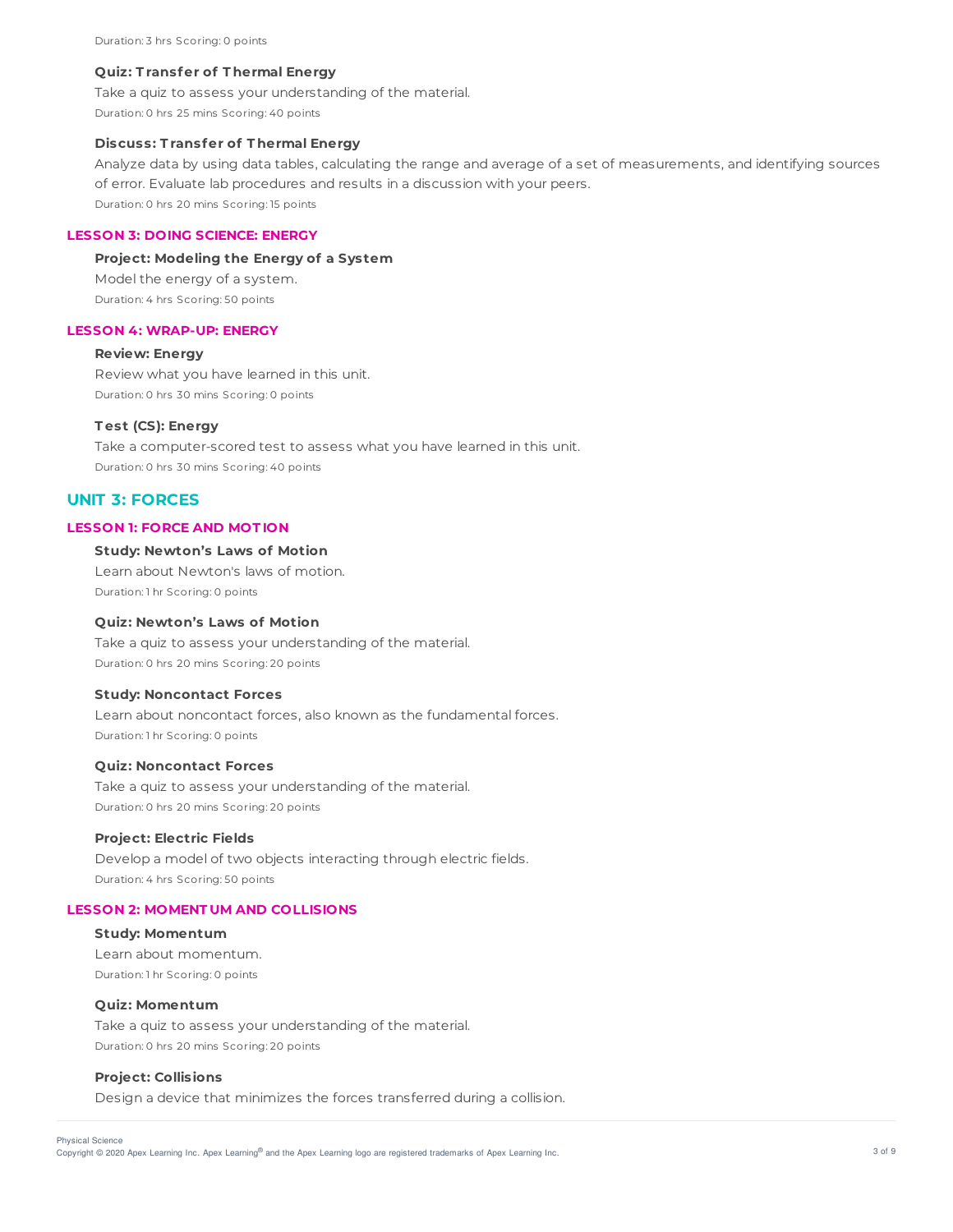Duration: 4 hrs Scoring: 50 points

#### **LESSON 3: WRAP-UP: FORCES**

#### **Review: Forces**

Review what you have learned in this unit. Duration: 0 hrs 30 mins Scoring: 0 points

#### **T est (CS): Forces**

Take a computer-scored test to assess what you have learned in this unit. Duration: 0 hrs 30 mins Scoring: 40 points

# **UNIT 4: ELECTROMAGNETS**

# **LESSON 1: ELECT RICIT Y AND MAGNET ISM**

# **Study: Electricity**

Learn about electricity. Duration: 1 hr Scoring: 0 points

# **Quiz: Electricity**

Take a quiz to assess your understanding of the material. Duration: 0 hrs 20 mins Scoring: 20 points

### **Study: Magnetism**

Learn about magnetism. Duration: 1 hr Scoring: 0 points

## **Quiz: Magnetism**

Take a quiz to assess your understanding of the material. Duration: 0 hrs 20 mins Scoring: 20 points

### **LESSON 2: ELECT ROMAGNET ISM**

#### **Study: Electromagnetism**

Learn about electromagnetism. Duration: 1 hr Scoring: 0 points

#### **Quiz: Electromagnetism**

Take a quiz to assess your understanding of the material. Duration: 0 hrs 20 mins Scoring: 20 points

#### **Lab: Electromagnetism**

Conduct a scientific investigation into the phenomenon of electromagnetism. Duration: 3 hrs Scoring: 0 points

#### **Quiz: Electromagnetism**

Take a quiz to assess your understanding of the material. Duration: 0 hrs 25 mins Scoring: 40 points

#### **Discuss: Electromagnetism**

Analyze data by using data tables, calculating the range and average of a set of measurements, and identifying sources of error. Evaluate lab procedures and results in a discussion with your peers. Duration: 0 hrs 20 mins Scoring: 15 points

## **LESSON 3: WRAP-UP: ELECT ROMAGNET S**

#### **Review: Electromagnets**

Review what you have learned in this unit. Duration: 0 hrs 30 mins Scoring: 0 points

# **T est (CS): Electromagnets**

Take a computer-scored test to assess what you have learned in this unit.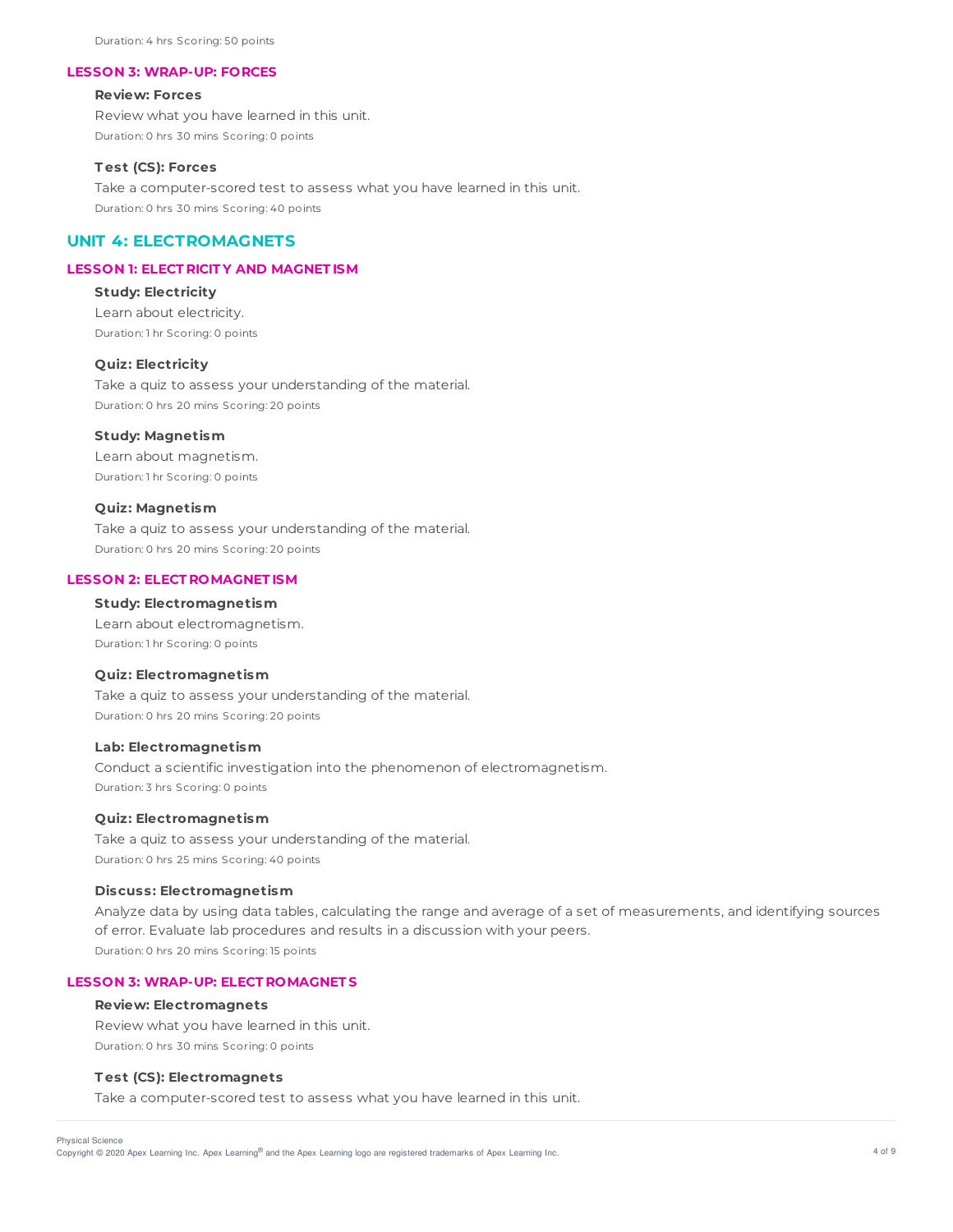## **UNIT 5: SEMESTER WRAP-UP**

## **LESSON 1: SEMEST ER WRAP-UP**

# **Review: Semester Review**

Review what you have learned in this semester. Duration: 0 hrs 30 mins Scoring: 0 points

## **Exam: Semester Exam**

Take a computer-scored exam to demonstrate your mastery of concepts and skills covered in this semester. Duration: 0 hrs 40 mins Scoring: 100 points

# **UNIT 6: WAVES**

# **LESSON 1: WAVE PROPERT IES AND INT ERACT IONS**

### **Study: Wave Properties**

Learn about properties that all waves share. Duration: 1 hr Scoring: 0 points

## **Quiz: Wave Properties**

Take a quiz to assess your understanding of the material. Duration: 0 hrs 20 mins Scoring: 20 points

# **Study: Wave Interactions**

Learn what happens when waves interact with matter and other waves. Duration: 1 hr Scoring: 0 points

#### **Quiz: Wave Interactions**

Take a quiz to assess your understanding of the material. Duration: 0 hrs 20 mins Scoring: 20 points

## **LESSON 2: ELECT ROMAGNET IC WAVES**

# **Study: Electromagnetic Radiation**

Learn about electromagnetic radiation. Duration: 1 hr Scoring: 0 points

### **Quiz: Electromagnetic Radiation**

Take a quiz to assess your understanding of the material. Duration: 0 hrs 20 mins Scoring: 20 points

## **Explore: Electromagnetic Radiation**

Research claims about electromagnetic radiation. Duration: 3 hrs Scoring: 25 points

## **Study: Wave-Particle Duality**

Learn about the dual nature of light waves. Duration: 1 hr Scoring: 0 points

## **Quiz: Wave-Particle Duality**

Take a quiz to assess your understanding of the material. Duration: 0 hrs 20 mins Scoring: 20 points

## **Practice: Wave-Particle Duality**

Answer open-response questions to assess your understanding of the material. Duration: 0 hrs 40 mins Scoring: 25 points

#### **LESSON 3: APPLICAT IONS OF WAVES**

#### **Study: Introduction to Wave T echnology**

Learn about types of technology that make use of waves.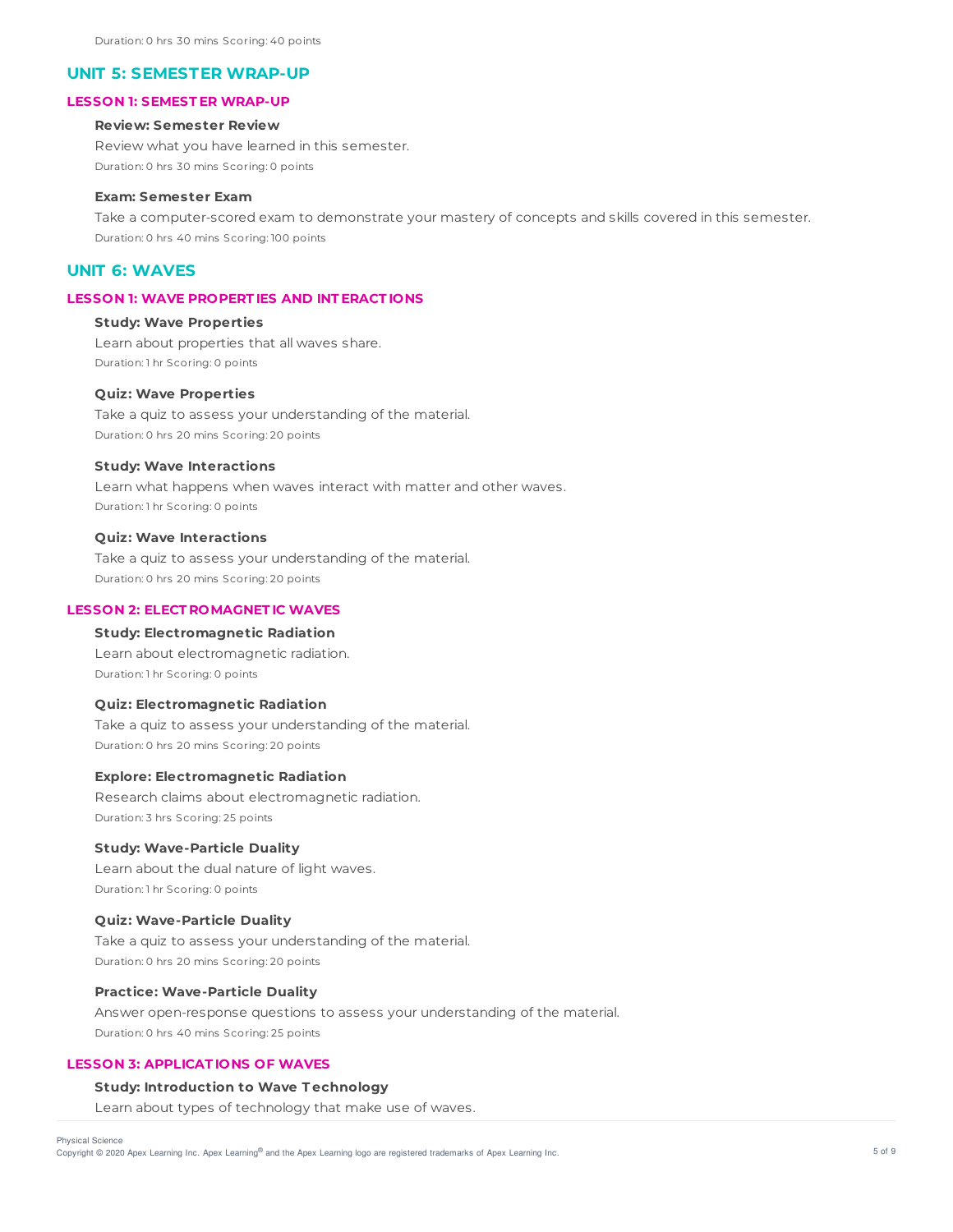Duration: 1 hr Scoring: 0 points

#### **Quiz: Introduction to Wave T echnology**

Take a quiz to assess your understanding of the material. Duration: 0 hrs 20 mins Scoring: 20 points

## **Study: Digital T echnology**

Learn the differences between digital and analog technologies. Duration: 1 hr Scoring: 0 points

## **Quiz: Digital T echnology**

Take a quiz to assess your understanding of the material. Duration: 0 hrs 20 mins Scoring: 20 points

#### **Practice: Applications of Waves**

Answer open-response questions to assess your understanding of the material. Duration: 0 hrs 40 mins Scoring: 25 points

# **LESSON 4: WRAP-UP: WAVES**

#### **Review: Waves**

Review what you have learned in this unit. Duration: 0 hrs 30 mins Scoring: 0 points

#### **T est (CS): Waves**

Take a computer-scored test to assess what you have learned in this unit. Duration: 0 hrs 30 mins Scoring: 50 points

# **UNIT 7: STRUCTURE AND PROPERTIES OF MATTER**

# **LESSON 1: ST RUCT URE OF MAT T ER**

## **Study: T ypes of Matter**

Learn about the structure of matter. Duration: 1 hr Scoring: 0 points

#### **Quiz: T ypes of Matter**

Take a quiz to assess your understanding of the material. Duration: 0 hrs 20 mins Scoring: 20 points

# **Study: T he Periodic T able**

Learn how the periodic table is used to organize elements. Duration: 1 hr Scoring: 0 points

## **Quiz: T he Periodic T able**

Take a quiz to assess your understanding of the material. Duration: 0 hrs 20 mins Scoring: 20 points

## **Study: Chemical Bonds**

Learn the different ways that atoms and ions can form bonds. Duration: 1 hr Scoring: 0 points

# **Quiz: Chemical Bonds**

Take a quiz to assess your understanding of the material. Duration: 0 hrs 20 mins Scoring: 20 points

# **LESSON 2: PROPERT IES OF MAT T ER**

# **Study: Properties of Matter**

Learn about physical and chemical properties of matter. Duration: 1 hr Scoring: 0 points

#### **Quiz: Properties of Matter**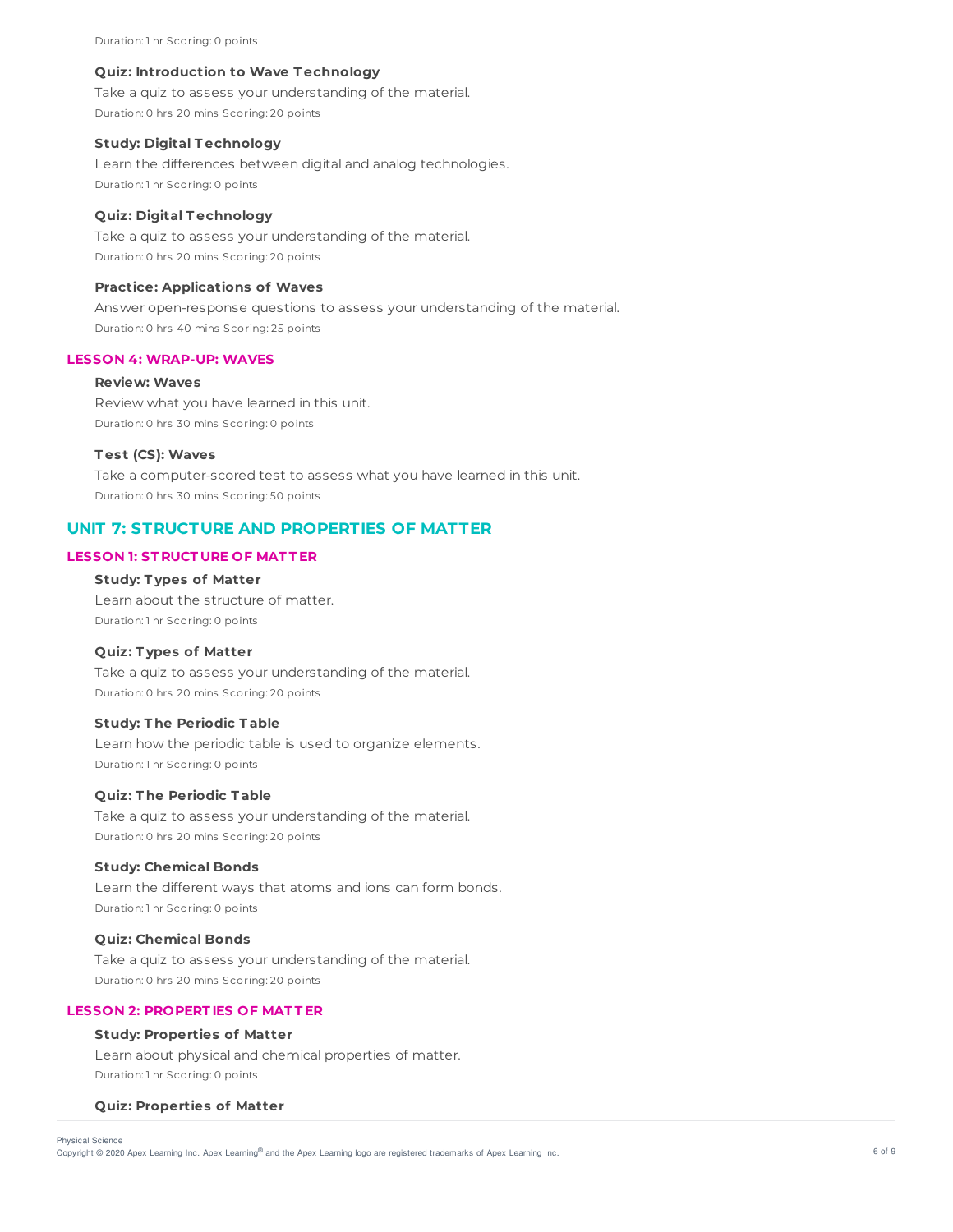Take a quiz to assess your understanding of the material. Duration: 0 hrs 20 mins Scoring: 20 points

### **Explore: Properties of Matter**

Analyze, evaluate, and critique scientific explanations regarding the functioning of designed materials. Duration: 3 hrs Scoring: 25 points

#### **Lab: Properties of Matter**

Plan and conduct an investigation to infer the strength of electrical forces between particles that make up various substances.

Duration: 3 hrs Scoring: 0 points

## **Quiz: Properties of Matter**

Take a quiz to assess your understanding of the material. Duration: 0 hrs 25 mins Scoring: 40 points

#### **Discuss: Properties of Matter**

Discuss your lab results. Duration: 0 hrs 20 mins Scoring: 15 points

# **LESSON 3: WRAP-UP: ST RUCT URE AND PROPERT IES OF MAT T ER**

# **Review: Structure and Properties of Matter**

Review what you have learned in this unit. Duration: 0 hrs 30 mins Scoring: 0 points

# **T est (CS): Structure and Properties of Matter**

Take a computer-scored test to assess what you have learned in this unit. Duration: 0 hrs 30 mins Scoring: 40 points

# **UNIT 8: CHEMICAL REACTIONS**

# **LESSON 1: DESCRIBING CHEMICAL REACT IONS**

# **Study: Chemical Equations**

Learn how to write and interpret chemical equations. Duration: 1 hr Scoring: 0 points

## **Quiz: Chemical Equations**

Take a quiz to assess your understanding of the material. Duration: 0 hrs 20 mins Scoring: 20 points

#### **Study: T ypes of Chemical Reactions**

Learn about different types of chemical reactions. Duration: 1 hr Scoring: 0 points

## **Quiz: T ypes of Chemical Reactions**

Take a quiz to assess your understanding of the material. Duration: 0 hrs 20 mins Scoring: 20 points

## **Practice: Describing Chemical Reactions**

Answer open-response questions to assess your understanding of the material. Duration: 0 hrs 40 mins Scoring: 25 points

#### **LESSON 2: FACT ORS AFFECT ING CHEMICAL REACT IONS**

#### **Study: Energy of Chemical Reactions**

Learn about endothermic and exothermic chemical reactions. Duration: 1 hr Scoring: 0 points

## **Quiz: Energy of Chemical Reactions**

Take a quiz to assess your understanding of the material.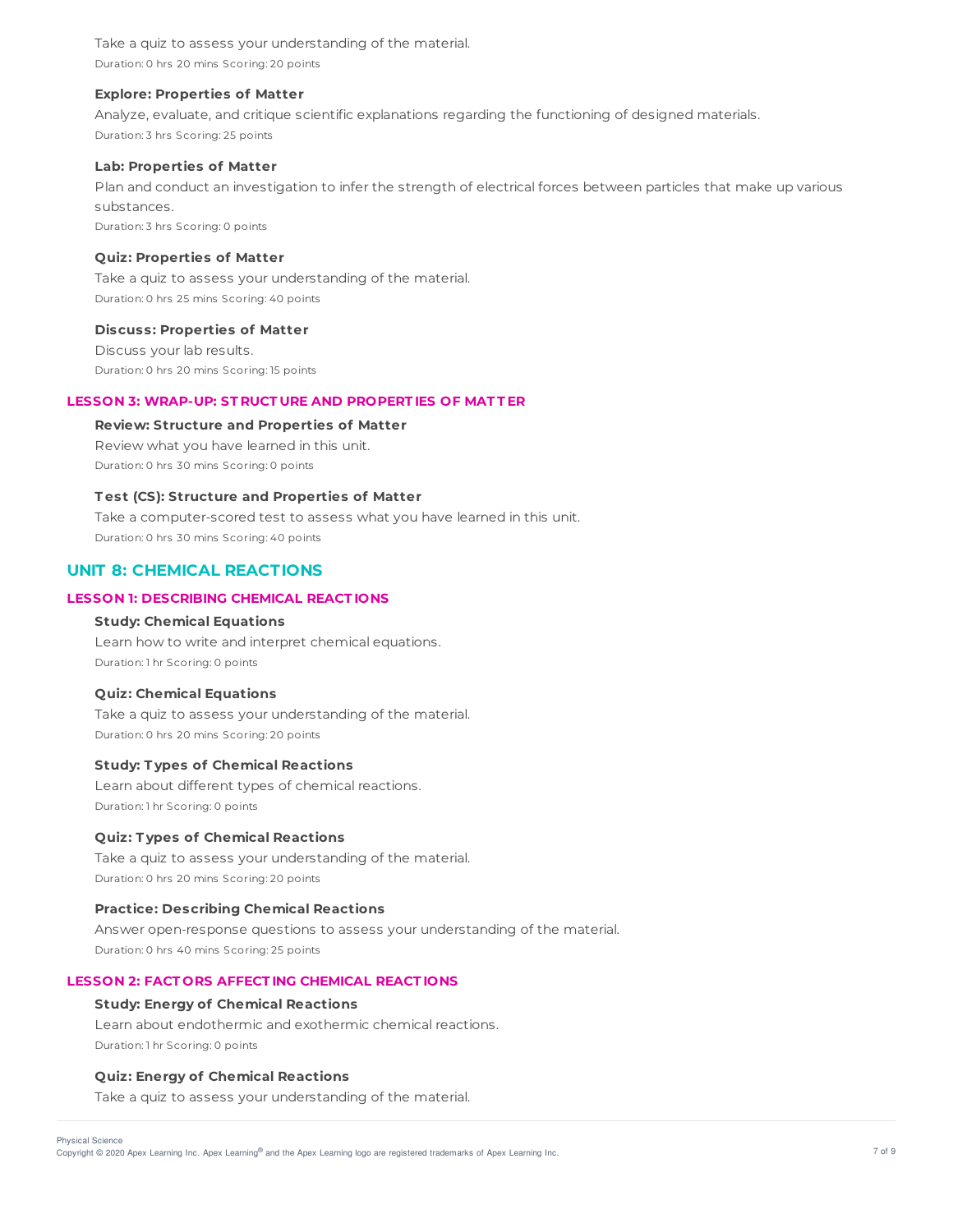Duration: 0 hrs 20 mins Scoring: 20 points

#### **Project: Bond Energies**

Develop a model to illustrate that a chemical reaction system's release or absorption of energy depends upon the changes in total bond energy. Duration: 4 hrs Scoring: 50 points

#### **Study: Reaction Rates**

Learn the factors that affect the rate of a chemical reaction. Duration: 1 hr Scoring: 0 points

## **Quiz: Reaction Rates**

Take a quiz to assess your understanding of the material. Duration: 0 hrs 20 mins Scoring: 20 points

## **Study: Dynamic Equilibrium**

Learn about chemical reactions that are reversible. Duration: 1 hr Scoring: 0 points

#### **Quiz: Dynamic Equilibrium**

Take a quiz to assess your understanding of the material. Duration: 0 hrs 20 mins Scoring: 20 points

#### **LESSON 3: WRAP-UP: CHEMICAL REACT IONS**

# **Review: Chemical Reactions**

Review what you have learned in this unit. Duration: 0 hrs 30 mins Scoring: 0 points

## **T est (CS): Chemical Reactions**

Take a computer-scored test to assess what you have learned in this unit. Duration: 0 hrs 30 mins Scoring: 50 points

# **UNIT 9: NUCLEAR REACTIONS**

### **LESSON 1: FISSION, FUSION, AND RADIOACT IVE DECAY**

# **Study: Fission and Fusion**

Learn about the processes of fission and fusion. Duration: 1 hr Scoring: 0 points

### **Quiz: Fission and Fusion**

Take a quiz to assess your understanding of the material. Duration: 0 hrs 20 mins Scoring: 20 points

#### **Study: Radioactive Decay**

Learn about the process of radioactive decay. Duration: 1 hr Scoring: 0 points

#### **Quiz: Radioactive Decay**

Take a quiz to assess your understanding of the material. Duration: 0 hrs 20 mins Scoring: 20 points

# **LESSON 2: MODELING NUCLEAR REACT IONS**

#### **Project: Modeling Nuclear Reactions**

Model nuclear reactions. Duration: 4 hrs Scoring: 50 points

## **LESSON 3: WRAP-UP: NUCLEAR REACT IONS**

# **Review: Nuclear Reactions**

Review what you have learned in this unit.